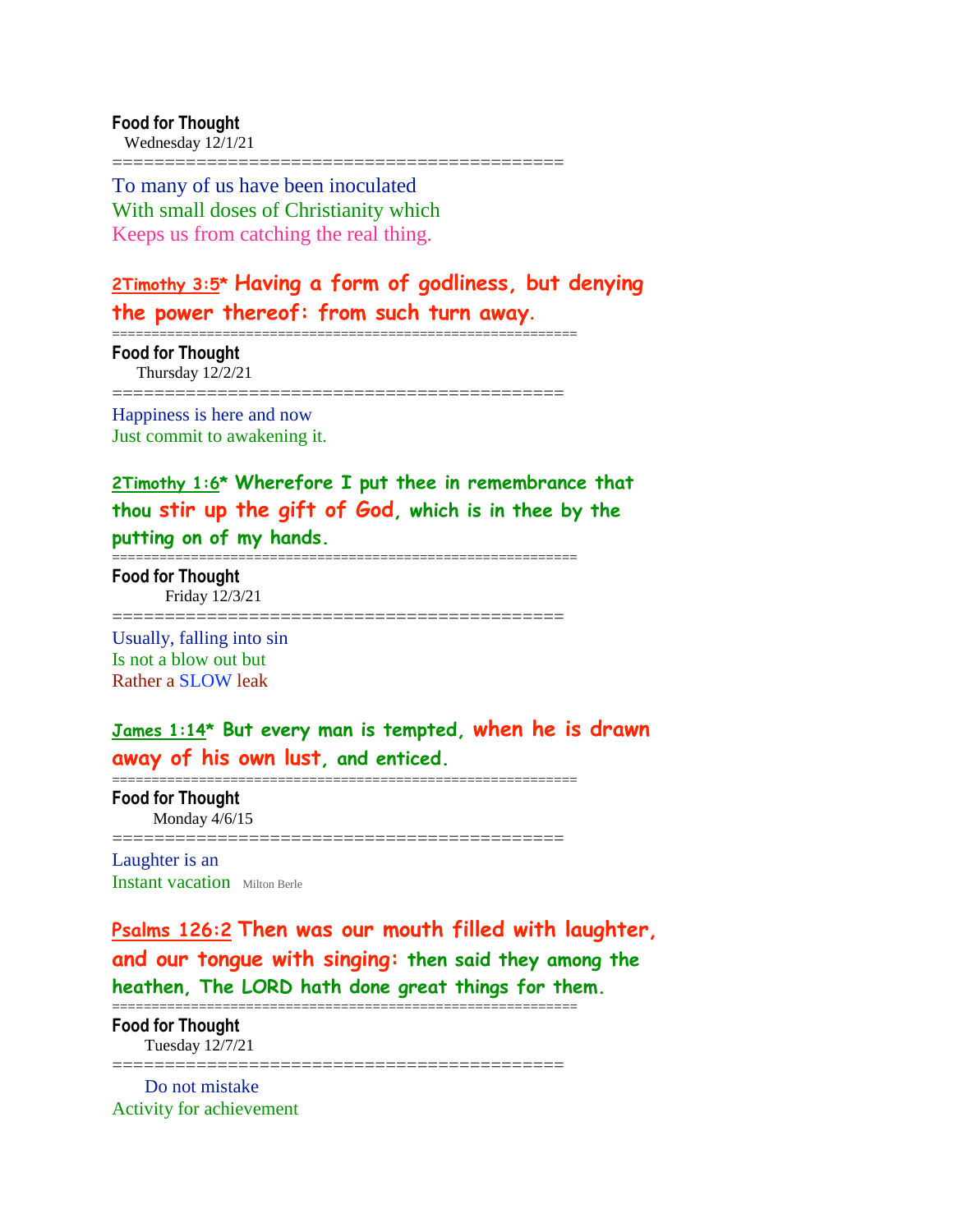**Ephesians 4:14\* That we henceforth be no more children, tossed to and fro, and carried about with every wind of doctrine, by the sleight of men, and cunning craftiness, whereby they lie in wait to deceive**

===========================================================

===========================================

**Food for Thought** Wednesday 12/8/21

Believing Christ died --- that's history Believing he died for YOU --- that's salvation

**John 3:36\* He that believeth on the Son hath everlasting life: and he that believeth not the Son shall not see life; but the wrath of God abideth on him.**

===========================================================

**Food for Thought** Thursday 12/9/21

===========================================

You cannot love or hate something about Others unless it reflects something in you

# **Matthew 15:19\* For out of the heart proceed evil thoughts, murders, adulteries, fornications, thefts, false witness, blasphemies:**

===========================================================

===========================================

**Food for Thought** Friday 12/10/21

Follow your conscience Instead of the crowd

# **Exodus 23:2 Thou shalt not follow a multitude to do evil; neither shalt thou speak in a cause to decline after many to wrest judgment:**

===========================================================

**Food for Thought** Monday 12/13/21 ===========================================

The battle between good and evil Will be won in the only place That it has ever been waged

**From within.**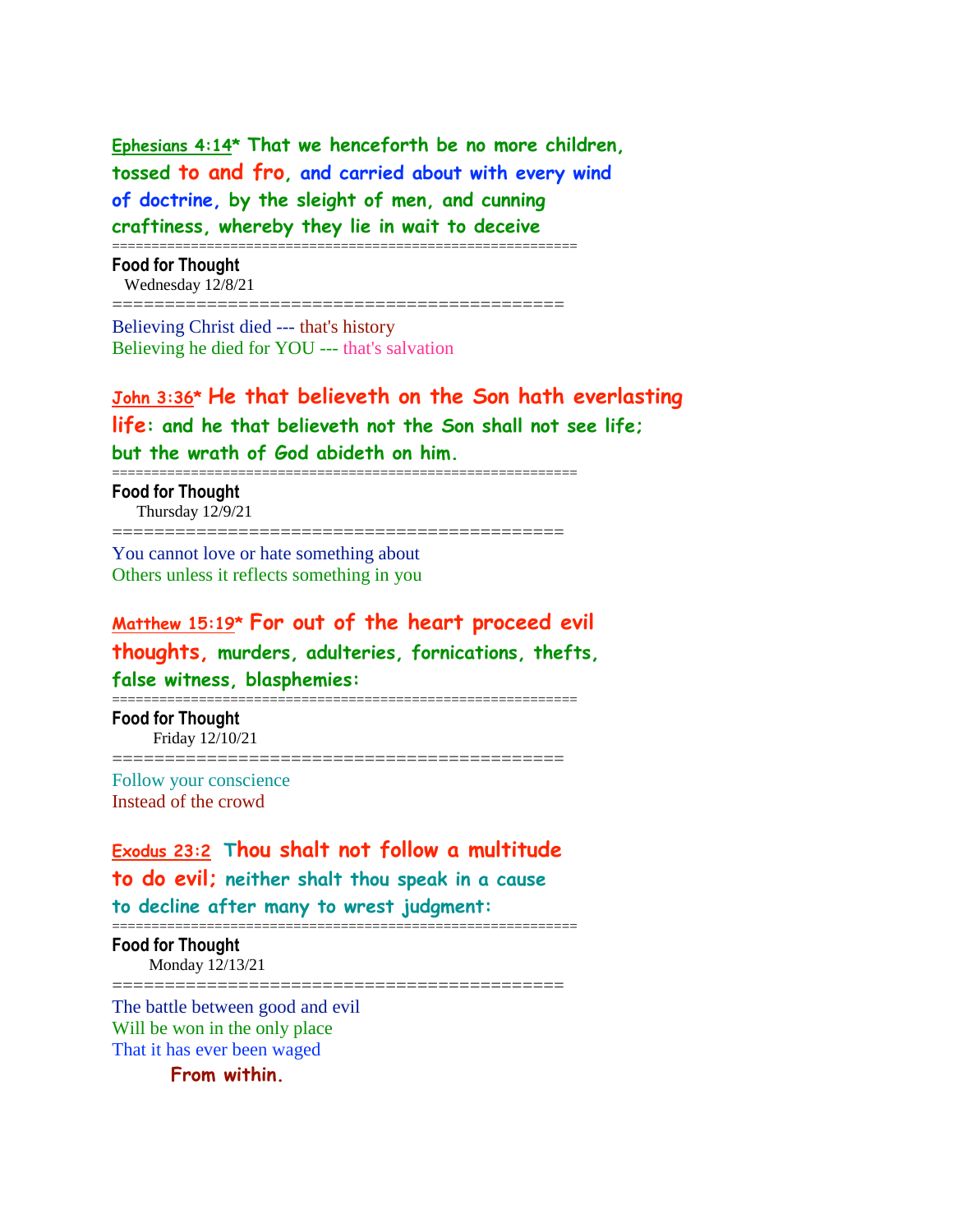**Ephesians 3:16 That he would grant you, according to the riches of his glory, to be strengthened with might by his Spirit in the inner man;** =========================================================== **Food for Thought** Monday 12/13/21 =========================================== The battle between good and evil Will be won in the only place That it has ever been waged **From within. Ephesians 3:16 That he would grant you, according to the riches of his glory, to be strengthened with might by his Spirit in the inner man;** =========================================================== **Food for Thought** Tuesday 12/14/21 =========================================== P.A.I.N. Positive Attitude In Negative Situations **Psalms 5:3 My voice shalt thou hear in the morning, O LORD; in the morning will I direct my prayer unto thee, and will look up.** =========================================================== **Food for Thought** Wednesday 12/15/21 =========================================== We Don't see things as they are, We see things as WE are

**1Corinthians 11:31\* For if we would judge ourselves, we should not be judged.**

===========================================================

**Food for Thought** Thursday 12/16/21 ===========================================

So many will end up in Hell - Because In Youth - they have lots of time In Manhood - too busy In Maturity - too worried When Aged - too old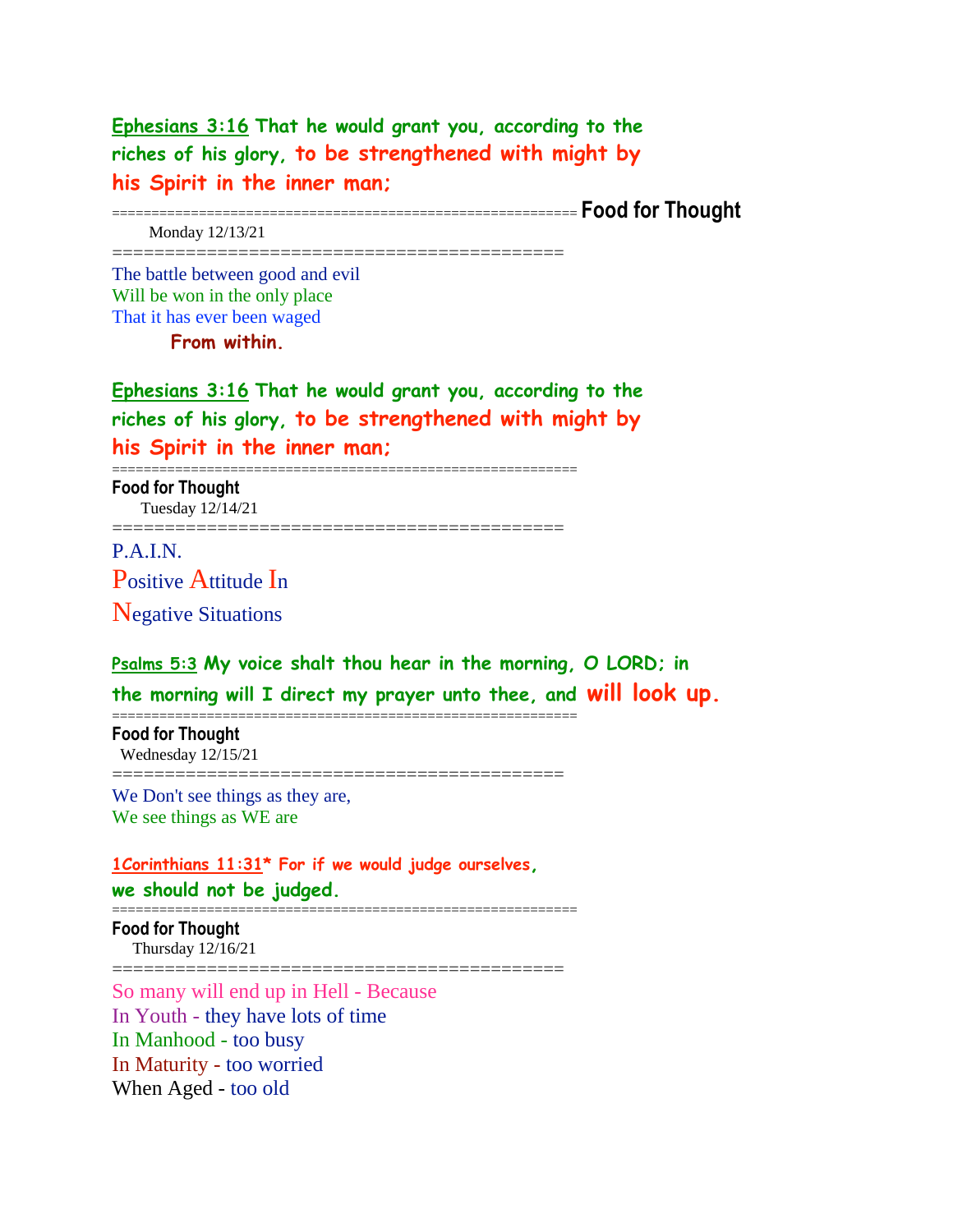When Sick - too ill When Dead - **"TOO LATE"**

**Acts 17:27\* That they should seek the Lord, if haply they might feel after him, and find him, though he be not far from every one of us:** 

===========================================

===========================================================

**Food for Thought** Friday 12/17/21

Happiness is a choice, are You looking the right places

# **Isaiah 55:6\* Seek ye the LORD while he may be found, call ye upon him while he is near:**

===========================================================

**Food for Thought** Monday 12/20/21

===========================================

We experience peace- NOT PANIC When we trust the power of God

**Philippians 4:7\* And the peace of God, which passeth all understanding, shall keep your hearts and minds through Christ Jesus.**

**Food for Thought** Tuesday 12/21/21

===========================================

===========================================================

Don't keep the faith... Spread it around!!!

## **2Corinthians 4:3\* But if our gospel be hid, it is hid to**

**them that are lost:**

=========================================================== **Food for Thought** Wednesday 12/22/21

===========================================

Isn't it wonderful that nobody has To wait a single moment before Starting to improve the world Anne Frank

**1John 1:7\* But if we walk in the light, as he is in the light, we have fellowship one with another, and the**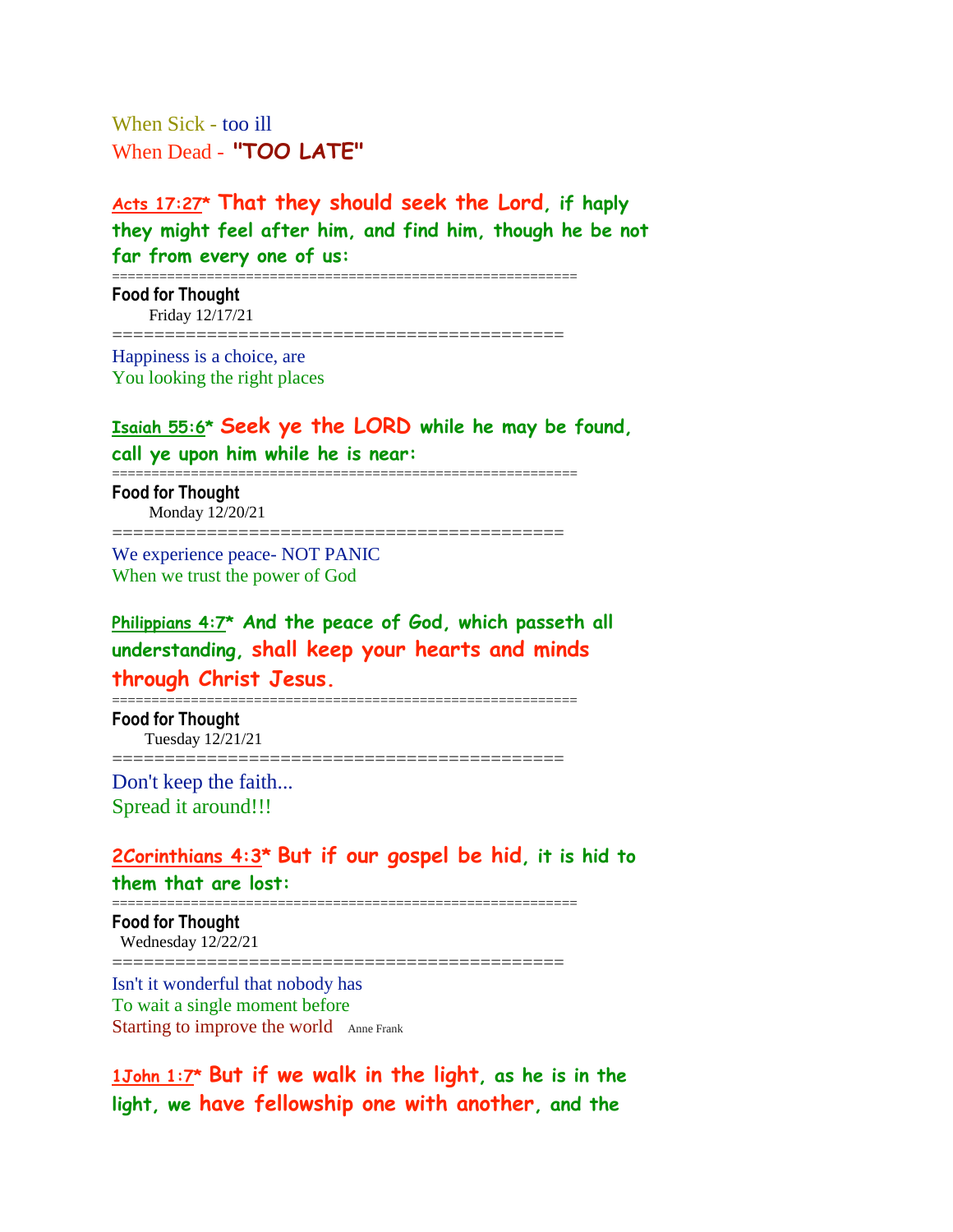#### **blood of Jesus Christ his Son cleanseth us from all sin.**

===========================================================

**Food for Thought** Thursday 4/23/15

===========================================

Delay is not denial, So keep praying Until you have the witness in your spirit Then just keep thanking him for the answer

**1Timothy 2:1\* I exhort therefore, that, first of all, supplications, prayers, intercessions, and giving of thanks, be made for all men;**

**Food for Thought** Friday12/24/21

===========================================

===========================================================

===========================================================

When we really love and respect Ourselves then things in life works.

**Ephesians 5:29\* For no man ever yet hated his own flesh; but nourisheth and cherisheth it, even as the Lord the church:**

**Food for Thought** Monday 12/27/21

=========================================== Remember, with every sunrise

Comes new opportunities.

# **Psalms 145:2 Every day will I bless thee; and**

**I will praise thy name for ever and ever.** ===========================================================

**Food for Thought** Wednesday 12/29/21

===========================================

What IF the bible isn't true AHHH - but what if IT IS

**Revelation 20:15\* And** whosoever was not found written **in the book of life** was cast into the lake of fire.

=========================================================== **Food for Thought**

Thursday 12/30/21

===========================================

The most powerful Force on earth Is